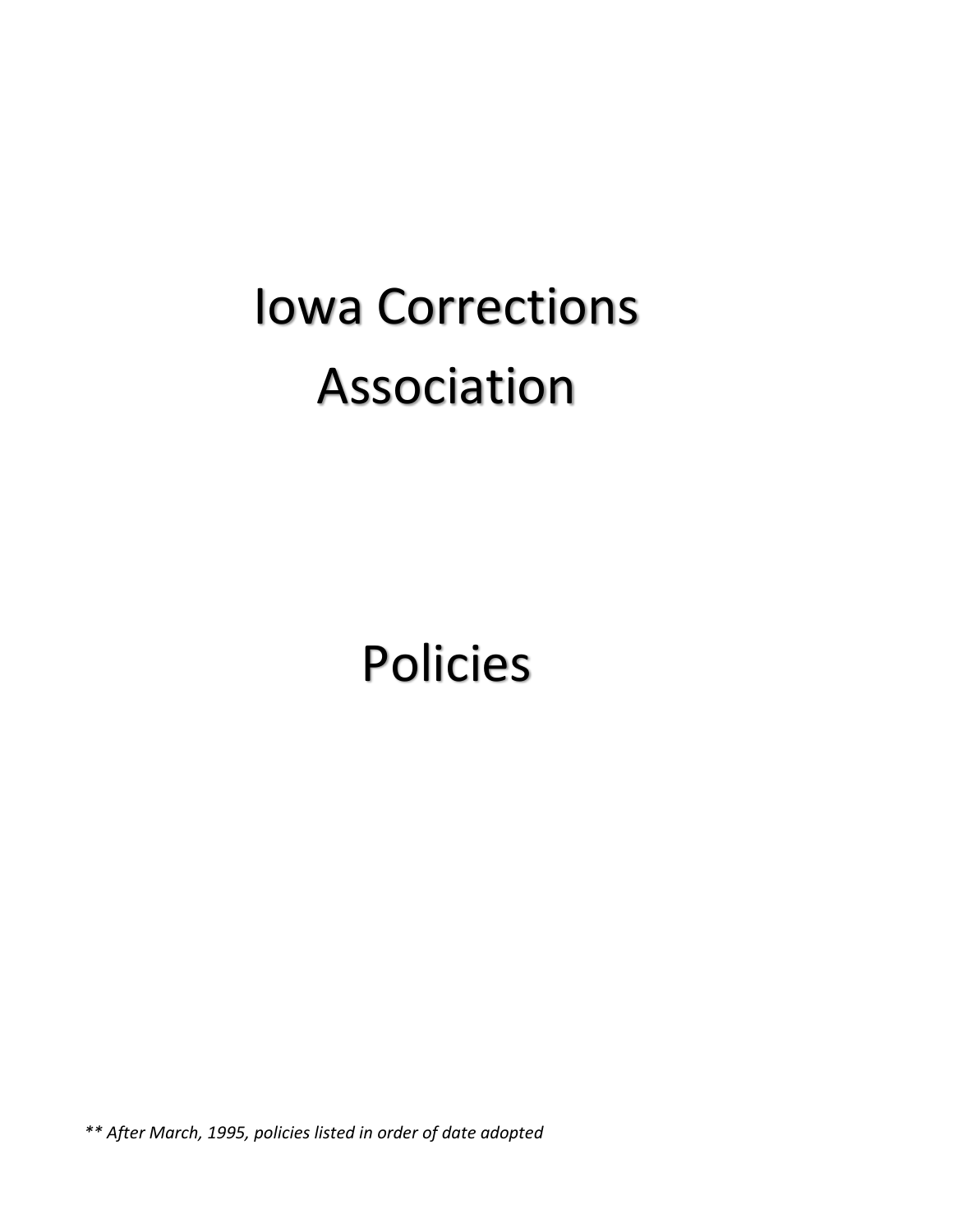#### **Audit Committee**

- 1. The ICA Annual Fiscal audit will be conducted in accordance with the ICA financial policies and procedures as outlined in the ICA by-laws.
- 2. Four persons will serve on the audit team each year. These are to include the President-Elect, Vice President, and two members of the Board of Directors from the At-Large positions. The At-Large Members of the audit team should include a person from the previous fiscal year's Board and a person newly elected to the Board.
- 3. The Treasurer, and any others directly involved with the treasury including the new Treasurer, should be available at the time of the audit.
- 4. Upon completion of the election process, the outgoing and incoming Treasurers should arrange for the transfer of duties and accounts as close to July  $1<sup>st</sup>$  as possible (to occur every two years as the Treasurer changes). The Audit Committee will work in conjunction with the Treasurer to schedule the audit soon thereafter during the month of July.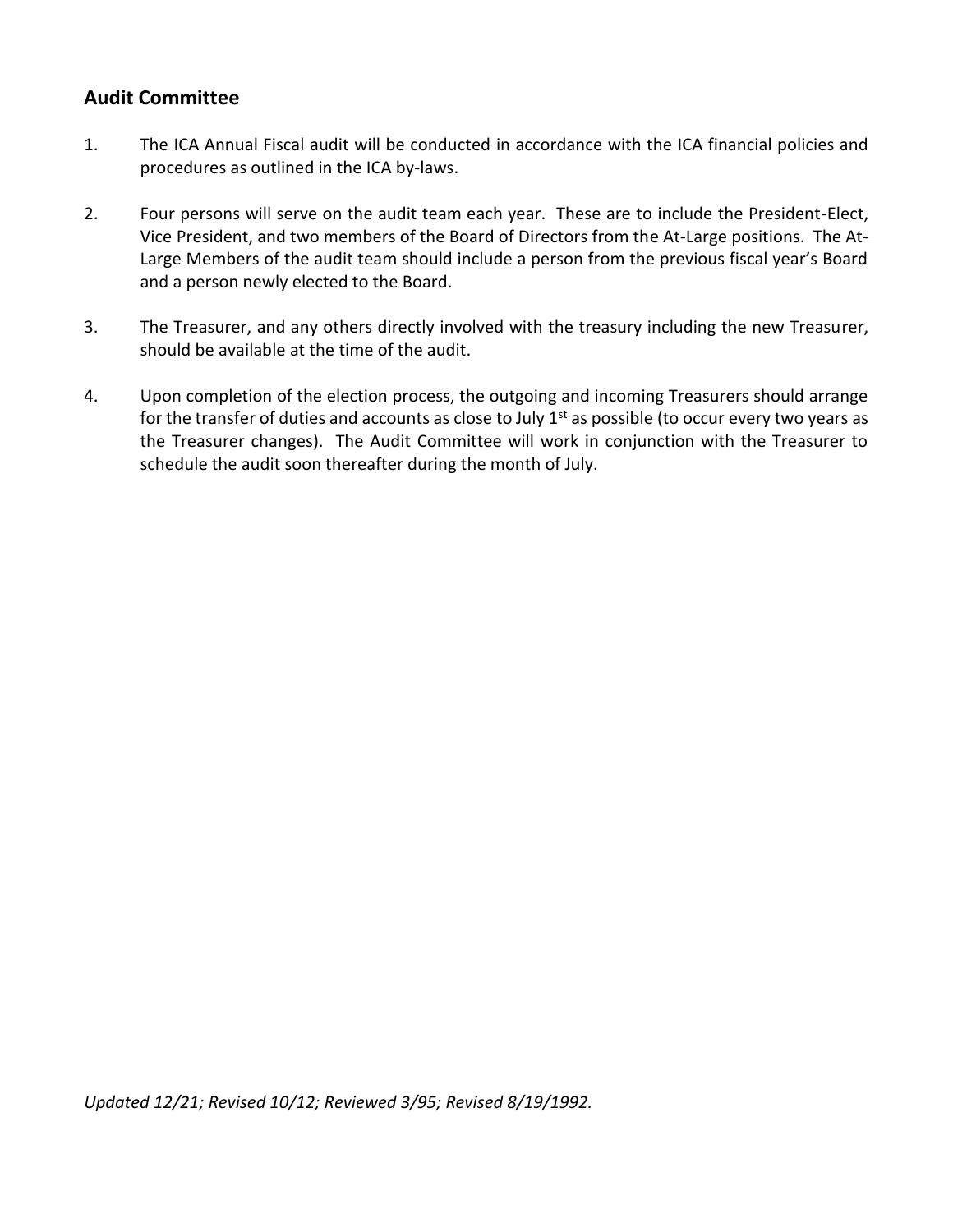#### **Budget Process and Payment Requests**

The Treasurer is responsible for reviewing all payment requests and dispersing appropriate reimbursement. All ICA funds shall be expended in a fiscally responsible manner consistent with the standards listed below.

- 1. All requests for expenditures will be approved by a committee chairperson or member of the Board of Directors on the standardized format. In all cases, receipts shall be provided.
- 2. The Treasurer is not authorized to issue checks upon verbal request.
- 3. No checks or verbal requests will be authorized which exceed line item appropriates without prior Board approval.
- 4. The Treasurer will provide a Treasurer's report to the Board of Directors at each Board meeting.
- 5. The Treasurer will provide each committee chairperson with the appropriate budget report on a timely basis.
- 6. Expenditures will not be authorized for the following:
	- a. Purchase of alcoholic beverages
	- b. Refreshments for committee members.

*Reviewed 12/21; reviewed 10/12; rev. 3/95; rev. 2/91; rev. 9/87; rev. 8/87; new 6/1987.*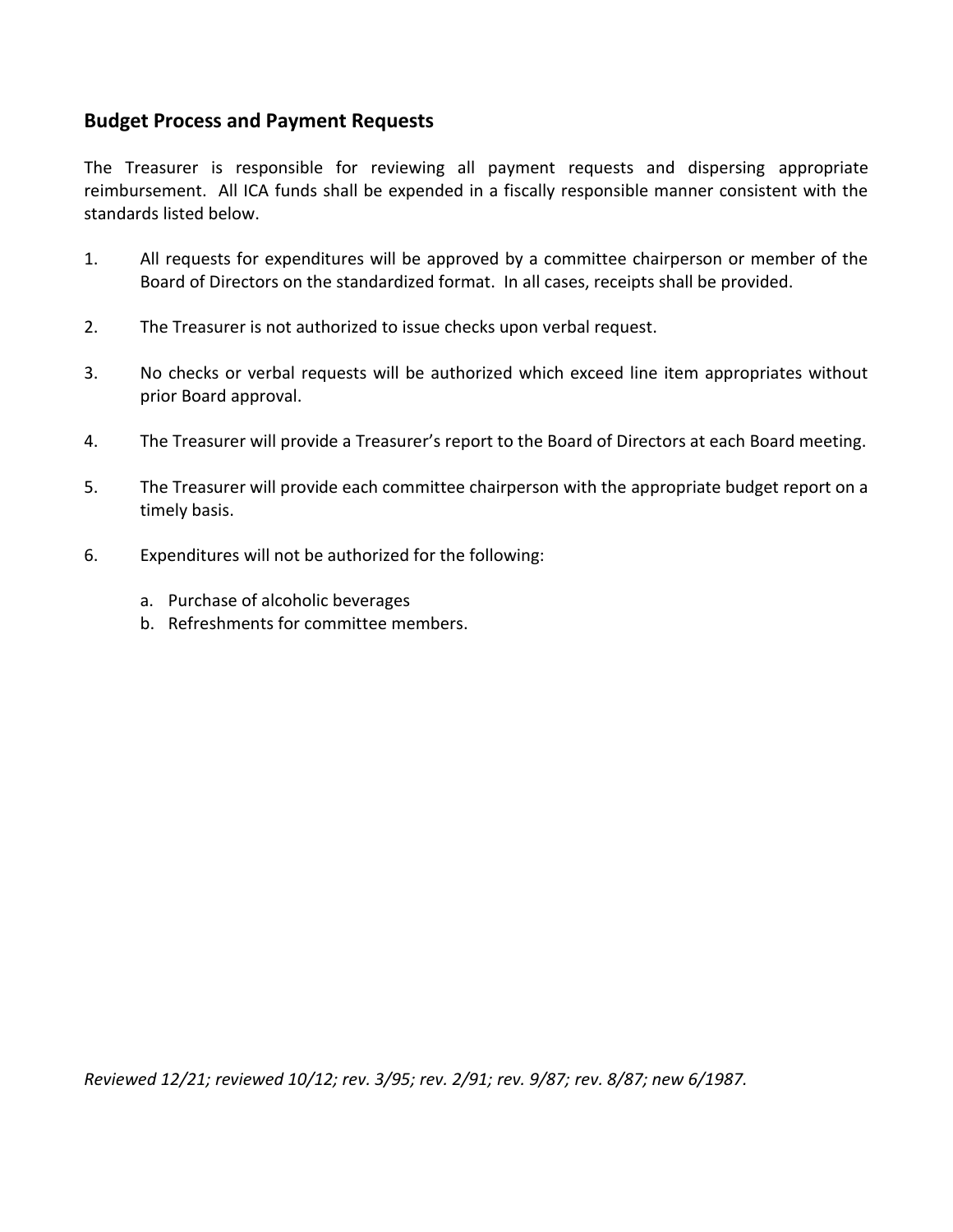## **Campaign Policy**

- 1. There is to be no campaigning within 30 feet of the ballot box.
- 2. The ballot box is to be visible and attended.
- 3. The ballot box is to be open at the same time as conference registration, unless otherwise specified.
- 4. The elections committee is responsible for monitoring of the campaign and elections procedure. Any questions or concerns are to be brought to this committee.
- 5. Online voting shall be allowed for each election when possible. The Election Committee shall ensure information is sent out to members in a timely manner including the election period and electronic voting cutoff date.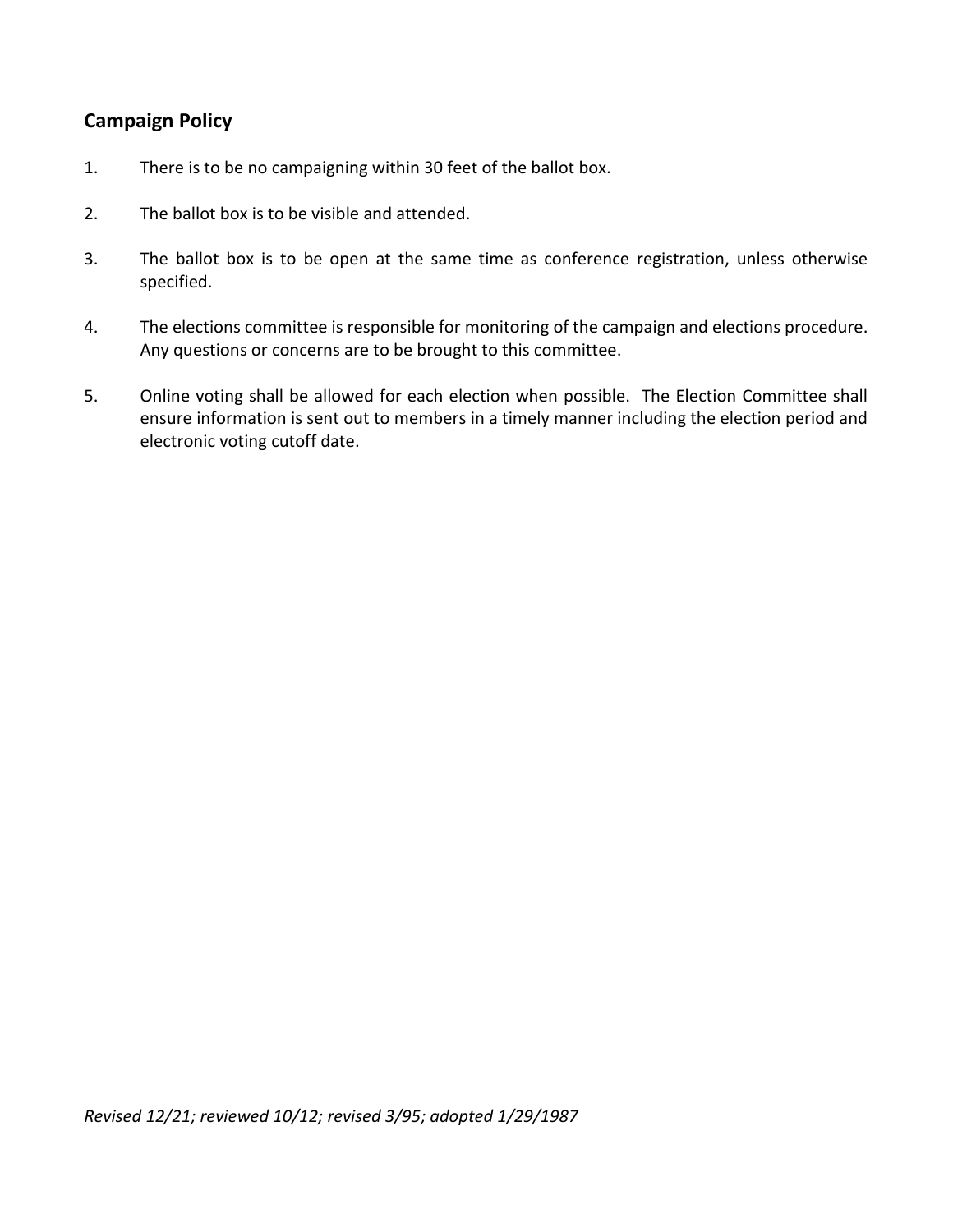# **Conference and Training Registration**

All registration and pre-registration for ICA conferences and training sessions shall be handled in a manner consistent with the standards listed below.

- 1. Registration and pre-registration amounts will be set by the conference chairs and approved by the Board of Directors. Non-ICA members will be charged an additional fee for conferences and training workshops.
- 2. All participants are required to register online with payment made electronically or to be mailed to the Treasurer. Paper pre-registration will typically not be accepted.
- 3. Online conference registration will be open and made available at least six weeks in advance of the conference, with notification sent out at that time. Pre-registration payment must be postmarked no later than two weeks prior to the conference date.
- 4. Any agency submitting a purchase order/agency voucher will be required to have the names of the people attending the conference and the amount of the registration fee to be paid for each person, mailed to the registration committee or the ICA Treasurer by the pre-registration deadline. (EXAMPLE: John Doe, #30.00 ICA Member, Jane Doe, \$55.00 non-ICA member).
- 5. The agency check in the amount of the purchase order must be received no later than 30 days after the conference.
- 6. In the event a pre-registered individual is unable to attend, a substitute may attend. Preregistration refunds for workshops/conferences will be granted up to three days prior to the workshop/conference. A \$5.00 processing fee for refunds will be deducted. No refunds will be granted after that date.
- 7. Anyone from another state may attend ICA training the member cost if they belong to the home state's correctional association and show verification of the membership.
- 8. In the event it becomes necessary to cancel a one-day workshop, the decision to do so will be made no later than three days prior to the workshop and anyone who pre-registered will be notified. Those people planning to register the day of the workshop can call the organizer of the workshop to verify whether it will be presented as scheduled.

*Updated 12/21; revised 10/12; revised 5/07; revised 3/95; approved 3/15/1990*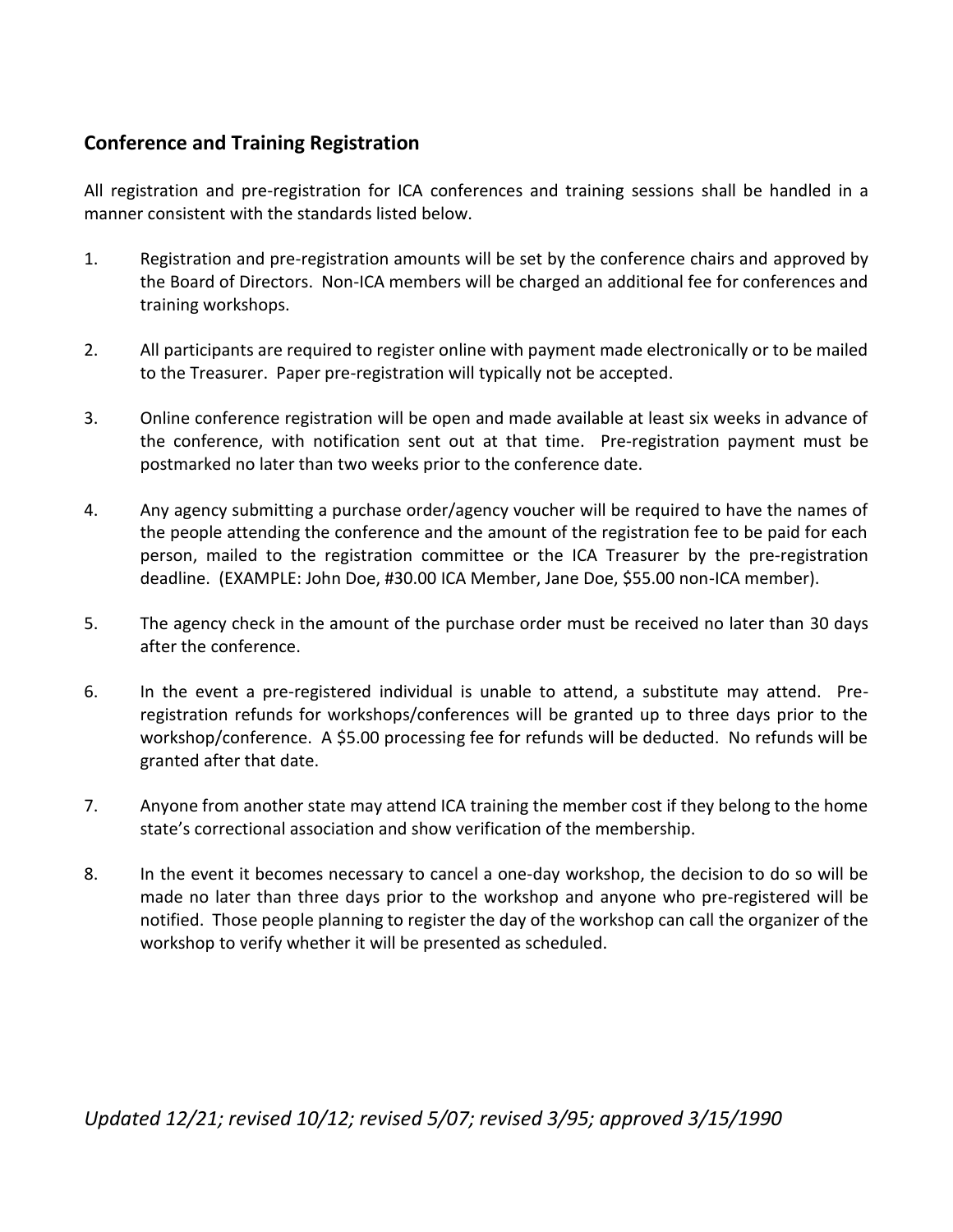## **Insufficient Funds or Worthless Check Process**

- 1. The ICA Treasurer will notify, in writing, any person who issues the Association an insufficient funds or worthless check. Resolution of the insufficient fund/worthless check shall be made within 14 days of notification.
- 2. Any person who issues a second insufficient fund or worthless check shall reimburse ICA within 14 days after receiving written notice from the ICA Treasurer.
- 3. All payments made to ICA by an individual who has written two insufficient fund/worthless checks shall be made in the form of either certified bank check, money order or cash.

*Reviewed 12/21; reviewed 10/12; reviewed 3/95; adopted 2/7/1991*

# **Stop Payment on Checks**

- 1. The Treasurer of ICA will issue checks to members for reimbursement of ICA expenses. If a check is lost or stolen, one of two options will be implemented to handle the transaction.
- 2. If the check is over \$100, a stop-payment on the check will automatically be issued by the ICA Treasurer.
- 3. If the check is under \$100, the stop payment order will be t the distraction of the ICA Treasurer.

*Reviewed 12/21; reviewed 10/12; adopted 6/6/1995.*

## **Membership List Distribution Guidelines**

- 1. ICA prohibits the release or sale of the membership list to any group or individual.
- 2. An exception to this policy would be other contracts already in effect which require release of the ICA membership to organizations such as APPA.
- 3. A further exception to this policy would require any other individual or group to make a written request to the ICA Board for review. Approval or denial of individual requests shall be at the sole discretion of the ICA board.

*Reviewed 12/21; reviewed 10/12; reviewed 3/1995; adopted 12/18/1990*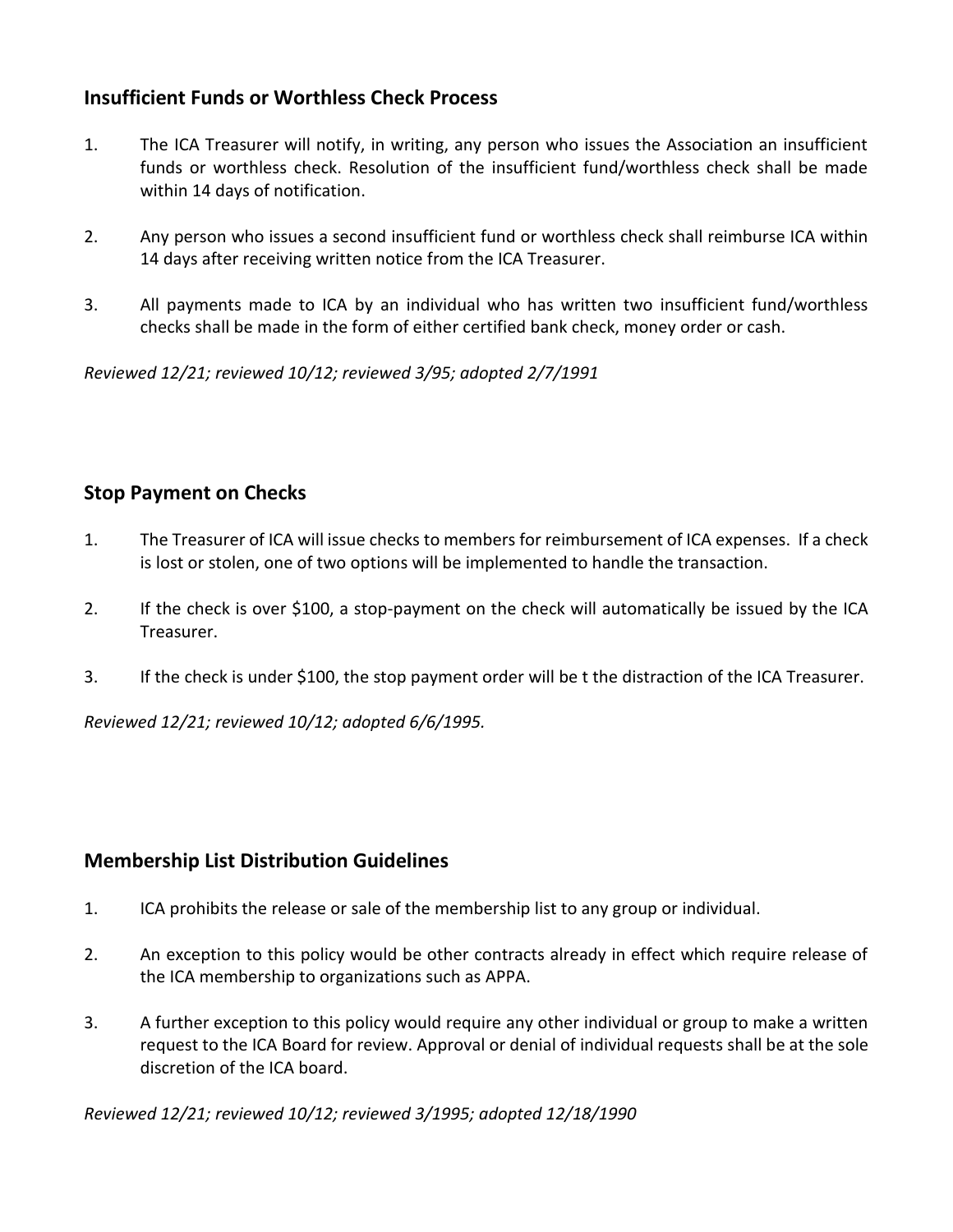## **Scholarship Guidelines**

- 1. ICA shall award scholarships annually as follows:
- 2. Scholarships shall typically be awarded on a yearly basis and the candidates shall be:
	- ICA Member(s) and/or
	- Child of an ICA member currently attending college/technical school or planning to attend after graduating from high school, either part-time or full-time.
- 3. The number and amount of the scholarships awarded each year shall be reviewed by the Training and Workshop Committee and a recommendation for approval shall be presented to the Board of Directors.
- 4. Scholarships shall typically be awarded in the amount of \$250.00 each.
- 5. One application per person shall be accepted. It is acceptable for both a member and the member's child to apply in the same year if two separate forms are completed and submitted.
- 6. Selection of recipients shall typically be by random drawing to be held during the ICA Spring Conference.
- 7. Recipients need not be present to win.
- 8. The awards will be sent directly to the school of the student's choice for deposit into the student's school account.
- 9. Applications for the ICA Scholarship must be submitted on the approved Scholarship Application Form. Copies of the form are acceptable.
- 10. ICA membership status will be verified when the application form is received. ONLY current ICA members/children are eligible for the scholarship.
- 11. A recipient may receive this award only once.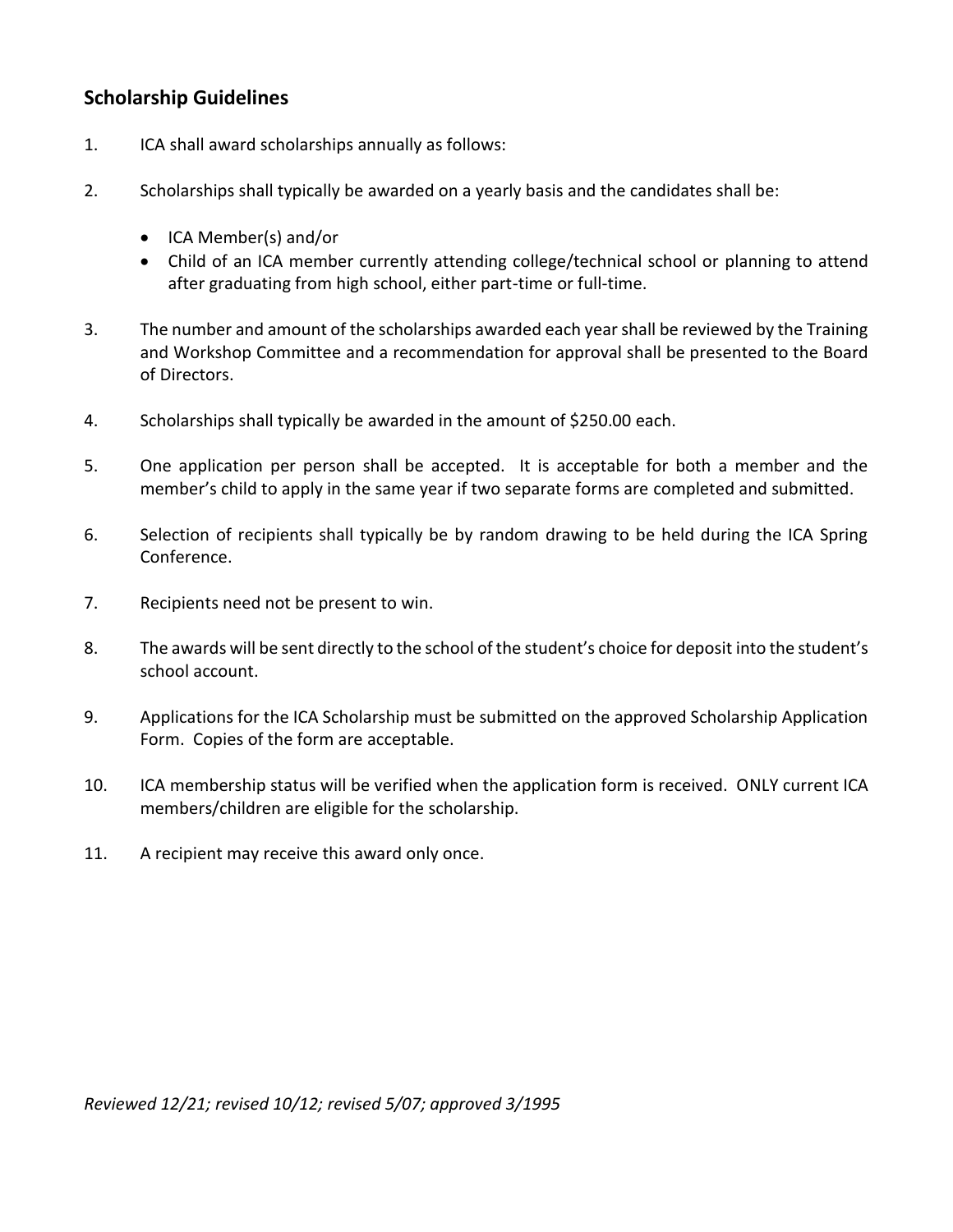## **Awards and Memorials**

#### **Awards**

The Awards and Memorials Committee Chairs shall solicit nominees for the various award categories listed below. Nominations shall be considered and selected by the Awards Committee members for the following awards, using the specified criteria. The awards shall be presented annually at the Spring ICA Conference banquet. The meal for the award recipient shall typically be covered by the nominating agency.

- 1. LOWELL BRANDT ICA MEMBER: *This award is named in honor of the memory of Lowell Brandt, Warden of IMCC and 1982 ICA Member Award Recipient*. An individual who has been instrumental in the development, organization and/or planning of ICA activities, programs or functions, and who is currently an active member, having been an active member for at last three years.
- 2. LARRY BRIMEYER AWARD FOR EXCEPTIONAL LEADERSHIP: *This award is named in honor of the memory of Larry Brimeyer, Deputy Director, Department of Corrections, Eastern Division*. An individual who has demonstrated exceptional leadership and promoted leadership in their organization. Nominee must be a member of the Iowa Corrections Association and must demonstrate the five leadership principles and promote them throughout their agency. Model the Way: consistent in modeling effective leadership and takes time for "teachable moments". Inspire a Shared Vision: appeal to all to share in the vision and hope for the future. Challenge the Process: continue to seek out opportunities to grow and improve. Enable others to Act: share power and information and provide support for greater freedom in making decisions. Encourage the Heart: encourage and recognize accomplishments.
- 3. CORRECTIONAL WORKER: This *award is given in honor of the memory of Bernie Vogelgesang, a Fifth Judicial District correctional employee*. An individual who has shown outstanding achievement, perseverance, dedication and/or vision in one of the several areas of endeavor. The recipient should be employed directly in the field of corrections in the State of Iowa; however, does not necessarily have to be a member of ICA.
- 4. CORRECTIONAL PROGRAM: A team or group of correctional workers or a program which has shown outstanding achievement, perseverance, dedication, and/or vision in an area of endeavor. The recipients should be employed directly in the field of corrections in the State of Iowa; however, they do not necessarily have to be members of ICA.
- 5. CITIZEN: An individual or group who has had a significant, positive impact on corrections in the State of Iowa. The recipient should not currently be a paid corrections employee. Their efforts, whether in the public or private sector, may have been relatively unsung or widely acclaimed in the community previously.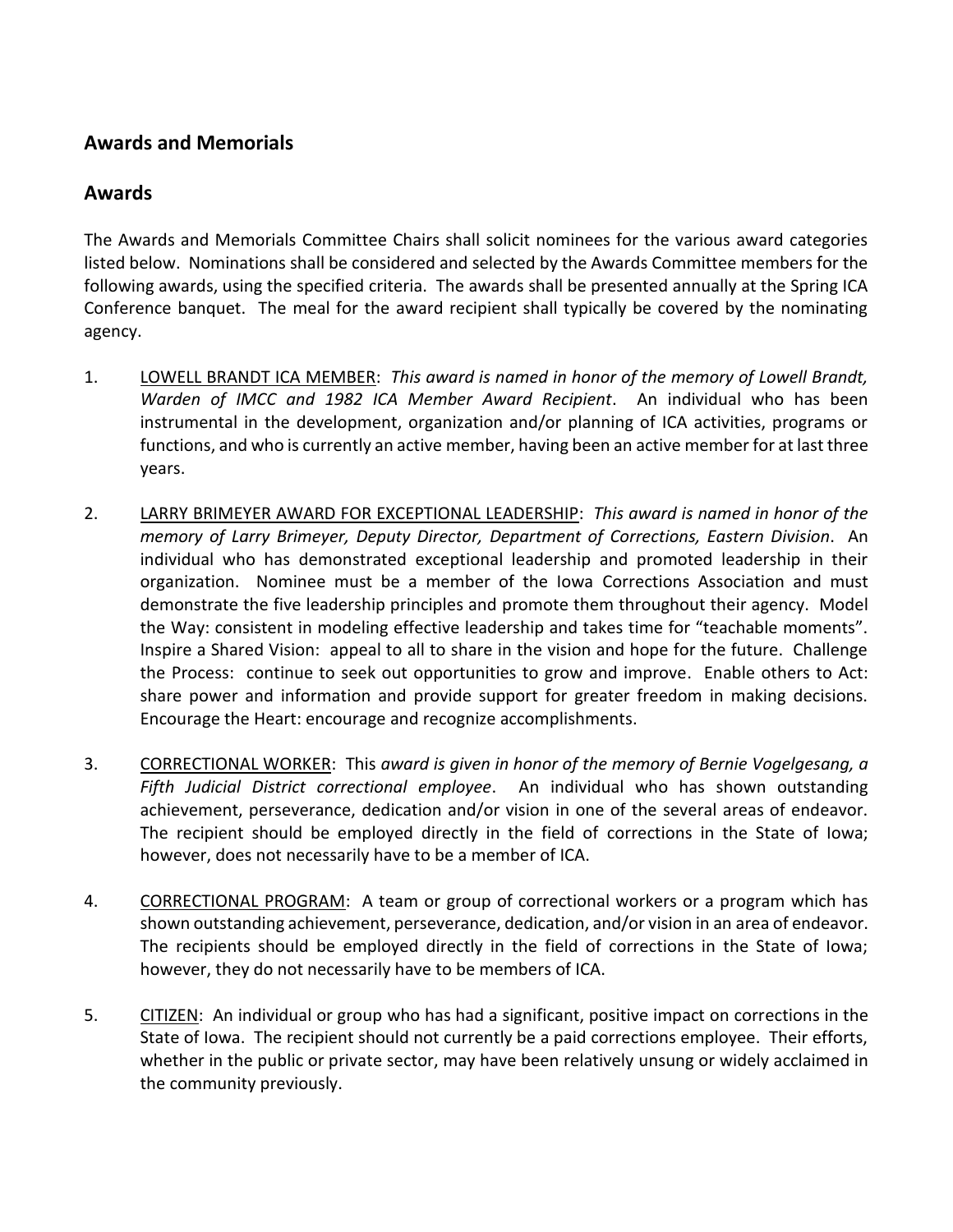- 6. PUBLIC OFFICIAL / EMPLOYEE: An individual or group of individuals; elected or appointment to public office ore employed by a public agency or contra tor; who has shown support for the progressive goals of corrections. The recipient need not be an Iowan.
- 7. WOMEN IN CORRECTIONS: This award was established to recognize an individual or group who has made a substantial positive contribution to women's issues in the field of corrections which may include issues related to women employees, offenders or victims. The recipient is not limited to paid corrections professionals; therefore, they may be a volunteer, legislator or other individual who has gained distinction through their accomplishments.
- 8. VICTIM ASSISTANCE: This award was originally established through the generosity of a gift by an ICA conference presenter, Scotia Knouff. An individual or group of individuals who have had significant, positive impact on victim's issues, including but not limited to length of service, volunteer work, accomplishments, and recognition by the community, particularly victims' groups. Recipient may be a paid corrections employee.
- 9. MULTI-CULTURAL ISSUES WORKER: An individual who has provided service in institutions or community corrections for a period of no less than two years, played a constructive role in multicultural issues for institutions or community corrections, and has striven to innovate positive changes in corrections. The recipient shall have demonstrated leadership qualities through active involvement with multi-cultural concerns in organizations and/or the Iowa Corrections Association.

## **Memorials**

The Iowa corrections Association shall honor members and district/institutional employees to show our deep gratitude for their commitment and dedication through a memorial presentation at the spring ICA Conference banquet.

- 1. Memorials shall be observed for those who have died while an active member of the Iowa corrections Association, while employed by the Department of Corrections (IDOC) or while employed by Department of Correctional Services (IDCS).
- 2. Memorials shall also be given to those who have died, but had retired or resigned from employment with IDOC/IDCS prior to passing due to a terminal illness.
- 3. Names of those to be memorialized shall be submitted to the Awards and Memorials committee chairs for review.
- 4. The Awards/Memorials committee chairs shall coordinate information (photos to be displayed, memorials to be read), invite family and friends of the deceased, and prepare any materials necessary to memorialize the individuals (plaques, candles, etc.). The banquet meal cost of the family members attending the banquet ceremony will be absorbed into the overall cost of the conference.

*Reviewed 12/21; revised 5/16; revised 2/14; revised 10/12; adopted 7/1997.*